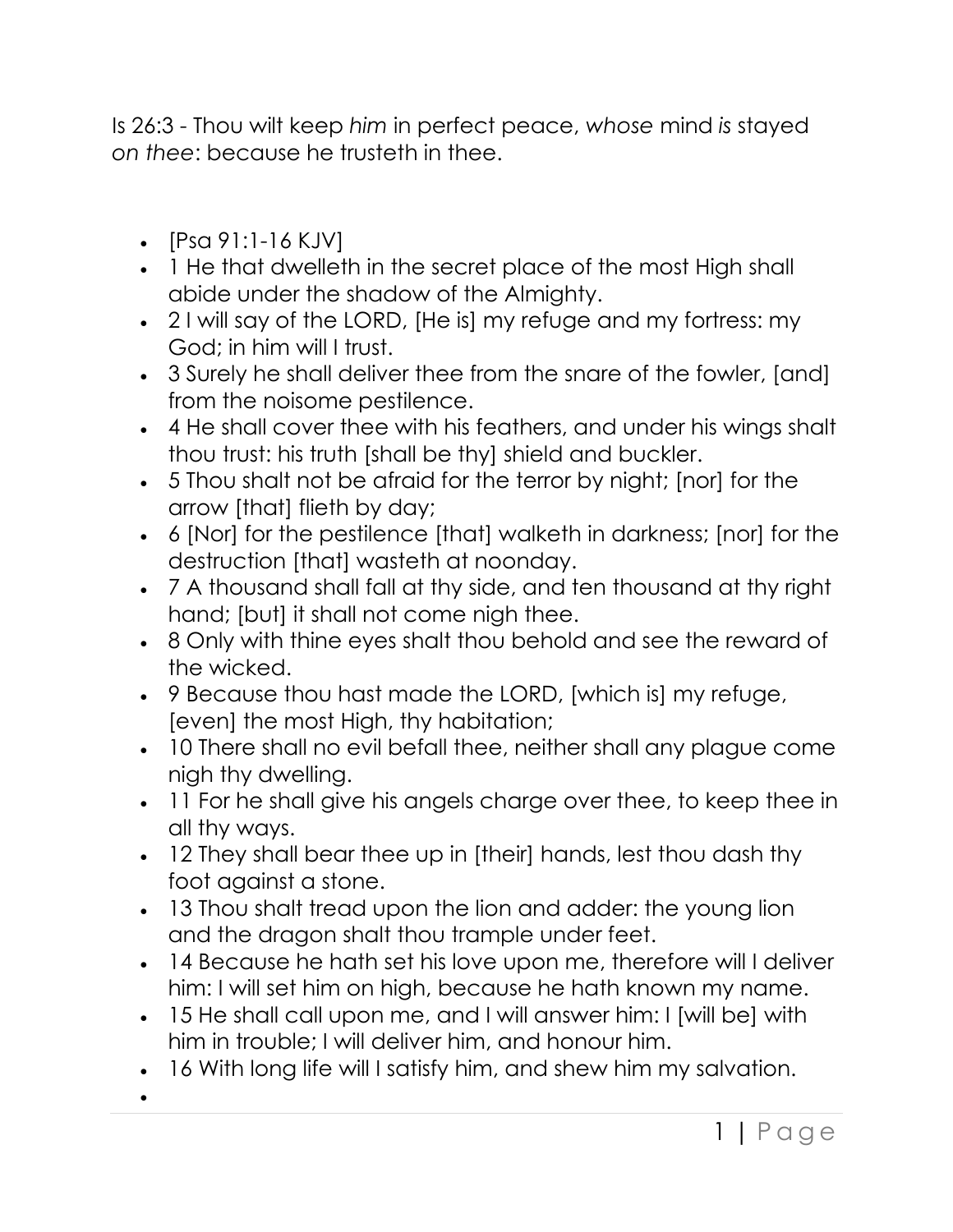- Start thanking God that He is meeting your every need, Thank Him that you have abundance of all good things and no lack.
- •
- Pray psalm 23 for calm:
- All of Psalm 23:
- [Psa 23:1-6 KJV]
- 1 The LORD [is] my shepherd; I shall not want.
- 2 He maketh me to lie down in green pastures: he leadeth me beside the still waters.
- 3 He restoreth my soul: he leadeth me in the paths of righteousness for his name's sake.
- 4 Yea, though I walk through the valley of the shadow of death, I will fear no evil: for thou [art] with me; thy rod and thy staff they comfort me.
- 5 Thou preparest a table before me in the presence of mine enemies: thou anointest my head with oil; my cup runneth over.
- 6 Surely goodness and mercy shall follow me all the days of my life: and I will dwell in the house of the LORD for ever.
- [Dan 3:25-27 KJV]
- 25 He answered and said, Lo, I see four men loose, walking in the midst of the fire, and they have no hurt; and the form of the fourth is like the Son of God.
- 26 Then Nebuchadnezzar came near to the mouth of the burning fiery furnace, [and] spake, and said, Shadrach, Meshach, and Abednego, ye servants of the most high God, come forth, and come [hither]. Then Shadrach, Meshach, and Abednego, came forth of the midst of the fire.
- 27 And the princes, governors, and captains, and the king's counsellors, being gathered together, saw these men, upon whose bodies the fire had no power, nor was an hair of their